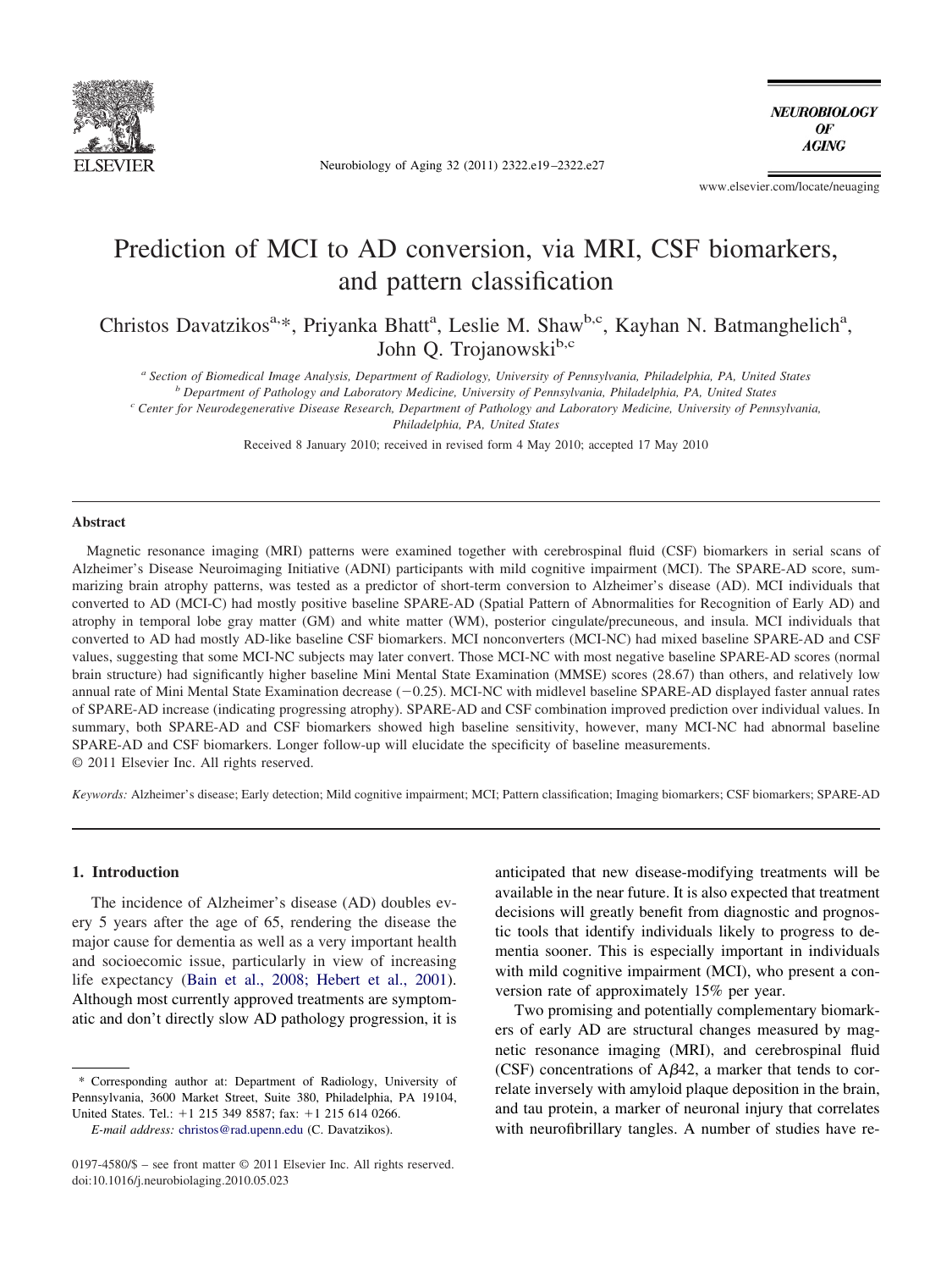Table 1

| AD              | CΝ              | MCI-C           | MCI-NC          |
|-----------------|-----------------|-----------------|-----------------|
| 54              | 63              | 69              | 170             |
| $77.4 \pm 7.10$ | $75.2 \pm 5.40$ | $76.9 \pm 6.88$ | $74.5 \pm 7.35$ |
| 23 M, 31 F      | 33 M, 30 F      | 39 M, 30 F      | 103 M, 67 F     |
| $23.2 \pm 2.10$ | $29.2 \pm 0.98$ | $25.8 \pm 2.18$ | $27.1 \pm 1.82$ |
| 48\%, 22\%      | $27\%$ , 5%     | $46\%$ , $16\%$ | 38%, 11%        |
|                 |                 |                 |                 |

Number of Subjects, Average Age, Sex, Average Baseline MMSE Scores, and APOE Status for AD, CN, MCI-C, and MCI-NC Groups

Key: AD, Alzheimer's disease; APOE, apolipoprotein E; CN, cognitively normal; MCI-C, mild cognitive impairment individuals that converted to AD; MCI-NC, mild cognitive impairment individuals that did not convert to AD; MMSE, Mini Mental State Examination.

ported relatively reduced brain volumes in the hippocampus, parahippocampal gyrus, cingulate, and other brain regions in both MCI and AD patients (Chetelat et al., 2002; Convit et al., 2000; De Leon et al., 2006; Dickerson et al., 2001; Fox and Schott, 2004; Jack et al., 1999, 2008; Karas et al., 2004; Kaye et al., 1997; Killiany et al., 2000; Pennanen et al., 2005; Risacher et al., 2009; Stoub et al., 2005; Thompson et al., 2007; Visser et al., 2002). Studies using CSF biomarkers have also shown the promise of CSF tau and  $A\beta42$  measures as diagnostic tests for AD as well as potential predictors of risk for developing AD in normal individuals and those with MCI (Hampel et al., 2010a, 2010b; Schuff et al., 2009; Shaw et al., 2009).

The spatial patterns of brain atrophy in MCI and AD are complex and highly variable, depend on the stage of the disease, and are concurrent with structural changes occurring with normal aging not necessarily being associated with clinical progression (Driscoll et al., 2009; Resnick et al., 2003). Advanced pattern analysis and classification methods have been found in recent years to be promising tools for capturing such complex spatial patterns of brain structure (Davatzikos et al., 2009; Duchesne et al., 2008; Fan et al., 2008b; Gerardin et al., 2009; Hinrichs et al., 2009; Kloppel et al., 2008; Lao et al., 2004; McEvoy et al., 2009; Vemuri et al., 2009). Importantly, these methods have begun to provide tests of high sensitivity and specificity on an individual patient basis, in addition to characterizing group differences, hence they can potentially be used as diagnostic and prognostic tools. Herein, we use a marker termed SPARE-AD (Spatial Pattern of Abnormalities for Recognition of Early AD), which has been found in previous studies to be a good predictor of MCI to AD conversion (Misra et al., 2009), but also of conversion from normal cognition to MCI in healthy elderly individuals (Davatzikos et al., 2009). This marker was also found to be a good differential diagnostic marker between AD and frontotemporal dementia (FTD) (Davatzikos et al., 2008b). As a primary goal in this study, we investigate the SPARE-AD individually, and in combination with CSF biomarkers, aiming to utilize information from baseline measurements in order to predict MCI individuals likely to convert to AD in a relatively short period (the average follow-up period in this study was 12 months). The secondary goal of this study is to measure the spatial pattern of brain atrophy, as well as its longitudinal change, in MCI converters (MCI-C) and in MCI nonconverters (MCI-NC) in the Alzheimer's Disease Neuroimaging Initiative (ADNI) cohort, and to evaluate differences between these 2 groups. The hypothesis was that pattern analysis and classification techniques applied to images of the regional distribution of brain tissues, in conjunction with CSF biomarkers, would allow us to predict future conversion from MCI to AD.

# **2. Methods**

# *2.1. Participants*

ADNI participants of this study include 239 MCI patients, whose preprocessed baseline and follow-up examinations we had downloaded from the ADNI web site by April 2009 (see below) and were available in our database. Data from the MCI patients were followed for an average period of approximately 12 months with a standard deviation of 6 months (range: 6 –36 months). According to their Clinical Dementia Rating (CDR) scores during the follow-up period, MCI subjects were divided into 2 subgroups: converters (MCI-C), whose diagnosis was MCI at baseline and their global CDR score changed from CDR  $= 0.5$  to  $CDR = 1$ , and nonconverters, whose global CDR score remained stable. For this study, we had considered 69 MCI-C; and 170 MCI-NC. We also used a previously reported high-dimensional pattern classifier that determines the SPARE-AD score (Fan et al., 2008a), which had been trained on data from 63 cognitively normal (CN) individuals and 54 AD patients, all ADNI participants. Table 1 provides more details about the sample.

#### *2.2. MRI acquisition*

The datasets included standard T1-weighted images obtained using volumetric 3-dimensional magnetization prepared rapid acquisition gradient echo (MPRAGE) or equivalent protocols with slightly varying resolutions. For this study only those scans were considered which had gone through certain correction methods such as gradwarp, B1 calibration, N3 correction, and (in-house) skull-stripping. Detailed information about magnetic resonance (MR) acquisition procedures is available at the ADNI web site [\(www.loni.ucla.edu/ADNI/\)](http://www.loni.ucla.edu/ADNI/) and in (Jack et al., 2008).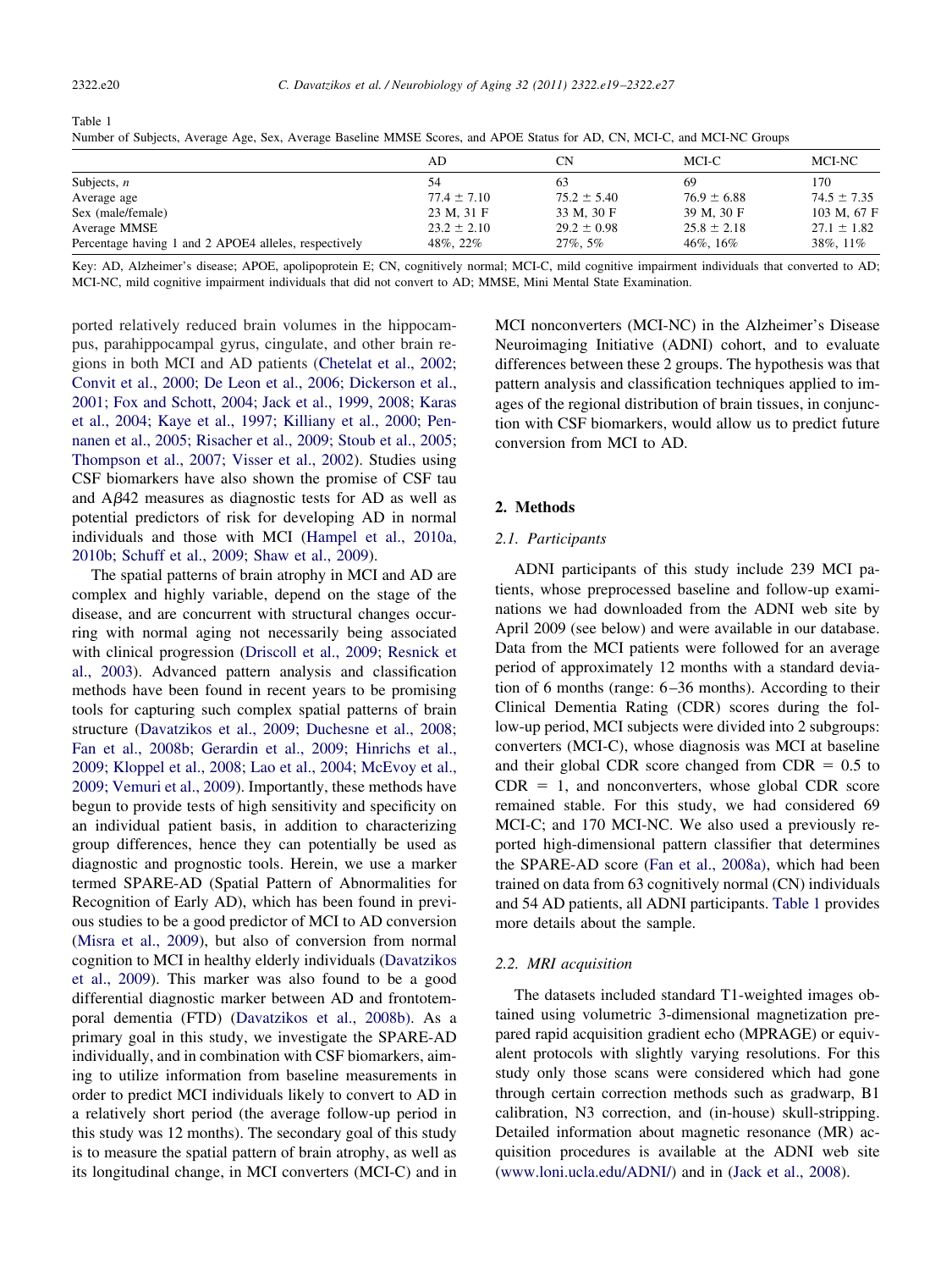# *2.3. Collection and analysis of CSF biomarkers*

Baseline CSF samples were obtained in the morning following an overnight fast from ADNI subjects enrolled at 56 participating centers at the time the subjects entered ADNI. Their demographic, clinical and APO<sub>&</sub> genotyping results are comparable to that in the full ADNI patient population. Lumbar puncture was performed with a 20 gauge or 24-gauge spinal needle as described in the ADNI procedures manual [\(www.adni-info.org/ADNIStudyProce](http://www.adni-info.org/ADNIStudyProcedures/LumbarPunctures.aspx)[dures/LumbarPunctures.aspx\)](http://www.adni-info.org/ADNIStudyProcedures/LumbarPunctures.aspx) and in Shaw et al. (2009). Written informed consent was obtained for participation in these studies, as approved by the Institutional Review Board (IRB) at each participating center.  $A\beta_{1-42}$ , total tau (t-tau) and tau phosphorylated at residue 181 (p-tau<sub>181p</sub>) were measured in each of the 416 CSF ADNI baseline aliquots using the multiplex xMAP Luminex platform (Luminex Corp, Austin, TX) with Innogenetics (INNO-BIA AlzBio3, Ghent, Belgium; for research use only reagents) immunoassay kit-based reagents as described by Shaw et al. (2009). Prior to performing these analyses of the ADNI CSF samples in the University of Pennsylvania ADNI Biomarker Core Laboratory, an interlaboratory study was conducted in order to qualify the performance conditions, including all major variables that can affect the test results, for the immunoassay reagents and analytical platform. The findings from these studies provided the basis for achieving day-to-day reproducibility for the 3 biomarkers of  $\leq 10\%$  variation for CSF pool samples and  $\langle 7\%$  for aqueous quality controls. Only subjects with a valid test result for all 3 biomarkers are included in this study, as described in Shaw et al. (2009). The diagnostic thresholds for each of the CSF biomarkers were established using premortem CSF samples from ADNI-independent patients who were followed to autopsy to establish a postmortem diagnosis of AD and age-matched living cognitively normal subjects (Shaw et al., 2009).

## *2.4. Image analysis*

The images were processed with previously used and published pipeline (Goldszal et al., 1998). The first step was rigid alignment to the *anterior commissure - posterior commissure (ac-pc)* plane, followed by semiautomated removal of skull and cerebellum tissues. The images were then segmented into 4 tissue types: gray matter (GM), white matter (WM), sulcal CSF, and ventricles (VN). These segmented images were registered to the common brain atlas (Kabani et al., 1998) using high dimensional image warping to create tissue density maps for GM, WM, and ventricles. These maps are also called RAVENS maps. The RAVENS maps are the results of elastic registration of original brain regions to the standard template while preserving the original tissue volumes. Therefore, regional volumetric measurements and comparisons are performed via measurements and comparisons of the respective RAVENS maps. For example, patterns of GM atrophy in the temporal lobe are quantified by patterns of RAVENS decrease in the temporal lobe in the template space. The RAVENS approach has been extensively validated and applied to a variety of studies and is similar to the "modulated by the Jacobian voxel-based morphometry (VBM)" approach. RA-VENS maps were normalized for intracranial volume, in order to account for head size variations.

#### *2.5. Statistical analysis and pattern classification*

The normalized RAVENS maps were smoothed using 8 mm full-width at half-maximum (FWHM) Gaussian smoothing kernel. For measuring the rate of progression of atrophy, "beta" maps were created by applying voxel-wise linear regression to RAVENS maps of subjects with at least 2 follow-up scans. The group analyses were done on baseline RAVENS maps as well as on beta maps. To display significantly different regions between two MCI groups, voxelwise *t* tests were performed using SPM software [\(www.fil.](http://www.fil.ion.ucl.ac.uk/spm/software/spm5) [ion.ucl.ac.uk/spm/software/spm5\)](http://www.fil.ion.ucl.ac.uk/spm/software/spm5).

With the aim to provide abnormality scores for individual MCI subjects, we utilized a high dimensional pattern classification method (Fan et al., 2007). This method looks for the combination of brain regions, which can form a unique pattern that maximally differentiates between 2 groups. This classifier was trained in (Fan et al., 2008a) on the AD and CN subjects; it provides an output that tends to be close to  $+1$  for AD patients and  $-1$  for CN subjects. This classifier was applied to all (baseline and follow-up) scans of the MCI patients, yielding a SPARE-AD score for each scan. Positive SPARE-AD scores indicated more ADlike characteristics and vice-versa.

## **3. Results**

#### *3.1. Group comparisons via voxel-based analysis*

The voxel-by-voxel analysis between 2 MCI subgroups showed significant reduction of GM and WM in MCI-C compared with MCI-NC, at baseline. The results are shown in Fig. 1. Several regions of relatively reduced volumes of GM in MCI-C compared with MCI-NC are evident (red/ yellow colors), including the hippocampus, amygdala, and entorhinal cortex, much of the temporal lobe GM, and the insular cortex (especially the superior temporal gyrus), posterior cingulate and precuneous, and orbitofrontal cortex. Regions of increased periventricular WM tissue that appears gray, likely due to more pronounced leukoaraiosis in MCI-C, relative to MCI-NC, were also evident and are shown in Fig. 1a and b (blue colors), potentially indicating relatively more pronounced small-vessel disease in the former group. In agreement with this was the reduced WM in the periventricular frontal region which is shown in Fig. 1c and d (red/yellow colors). WM was also relatively reduced in MCI-C in the perihippocampal temporal lobe region.

As discussed in the methods section, we also looked at group differences of the "beta" maps, i.e., of the rate of longitudinal change of brain tissue. The only findings were in GM RAVENS maps, and are displayed in Fig. 1e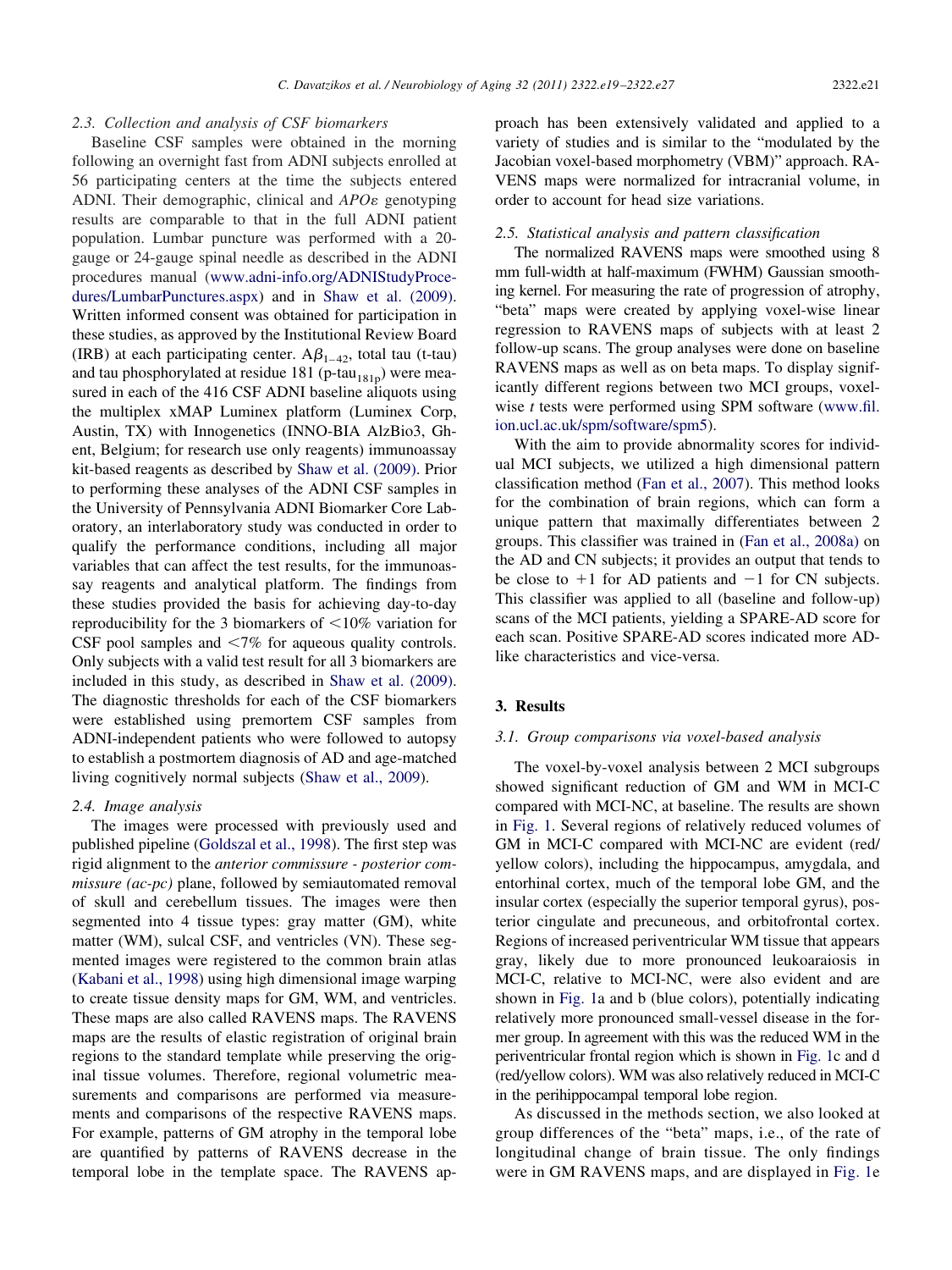

Figure 1. Maps of the *t* statistics showing differences between mild cognitive impairment (MCI) individuals that converted to Alzheimer's disease (AD) (MCI-C) and nonconverters (MCI-NC). (a and b) Significantly more gray matter (GM) in MCI-NC relative to MCI-C (red/yellow), and areas of relatively increased periventricular white matter (WM) tissue that appears gray in T1 images, likely due to leukoaraiosis, in MCI-C relative to MCI-NC (blue). (c and d) Regions of relatively reduced WM in MCI-C relative to MCI-NC (red/yellow). Temporal, prefrontal, and orbitofrontal reduced WM are evident, along with periventricular loss likely due to leukoaraiosis, and with white matter in the vicinity of the precuneous. (e and f) The difference in rate of GM change over time ("beta" maps) between MCI-C and MCI-NC. Red/yellow reflects relatively more rapidly increasing gray-looking tissue in MCI-C, likely due to progression of leukoaraiosis. Regions of relatively higher loss of GM tissue in MCI-C are shown in blue, reflecting higher rate of atrophy in MCI-C. Images are in radiology convention. T-maps were thresholded at the  $p = 0.05$  level.

and f. The most pronounced group difference in these beta maps was in the higher rate of periventricular leukoaraiosis. Increased temporal cortical and anterior hippocampal atrophy was also measured.

The SPARE-AD scores of the AD and CN individuals were found to be in the expected range (mostly positive for the former and negative for the latter), therefore reconfirming the SPARE-AD as a marker of AD structural patterns. The average SPARE-AD scores were  $0.69 \pm 0.50$  and  $-0.80 \pm 0.43$ for AD and CN groups, respectively, while they were 0.65  $\pm$ 0.44 and 0.22  $\pm$  0.74 for MCI-C and MCI-NC. The histograms of the SPARE-AD scores of MCI-C and MCI-NC are shown in Fig. 2. Most MCI-C had positive scores, in fact their range of SPARE-AD values were indistinguishable from AD patients (*t* test revealed no statistically significant differences), suggesting that significant atrophy has already occurred at MCI, for the people who are bound to convert to AD within the time frame of this study. SPARE-AD scores of about 1 third of the MCI-NC, however, were completely normal, indicating that a subgroup of MCI has normal brain structure, and that this subgroup does not convert to AD in the time frame of this study. However a majority of



Figure 2. The histograms of baseline SPARE-AD (Spatial Pattern of Abnormalities for Recognition of Early AD) scores for mild cognitive impairment (MCI) individuals that converted to Alzheimer's disease (AD) (MCI-C) (left) and nonconverters (MCI-NC) (right).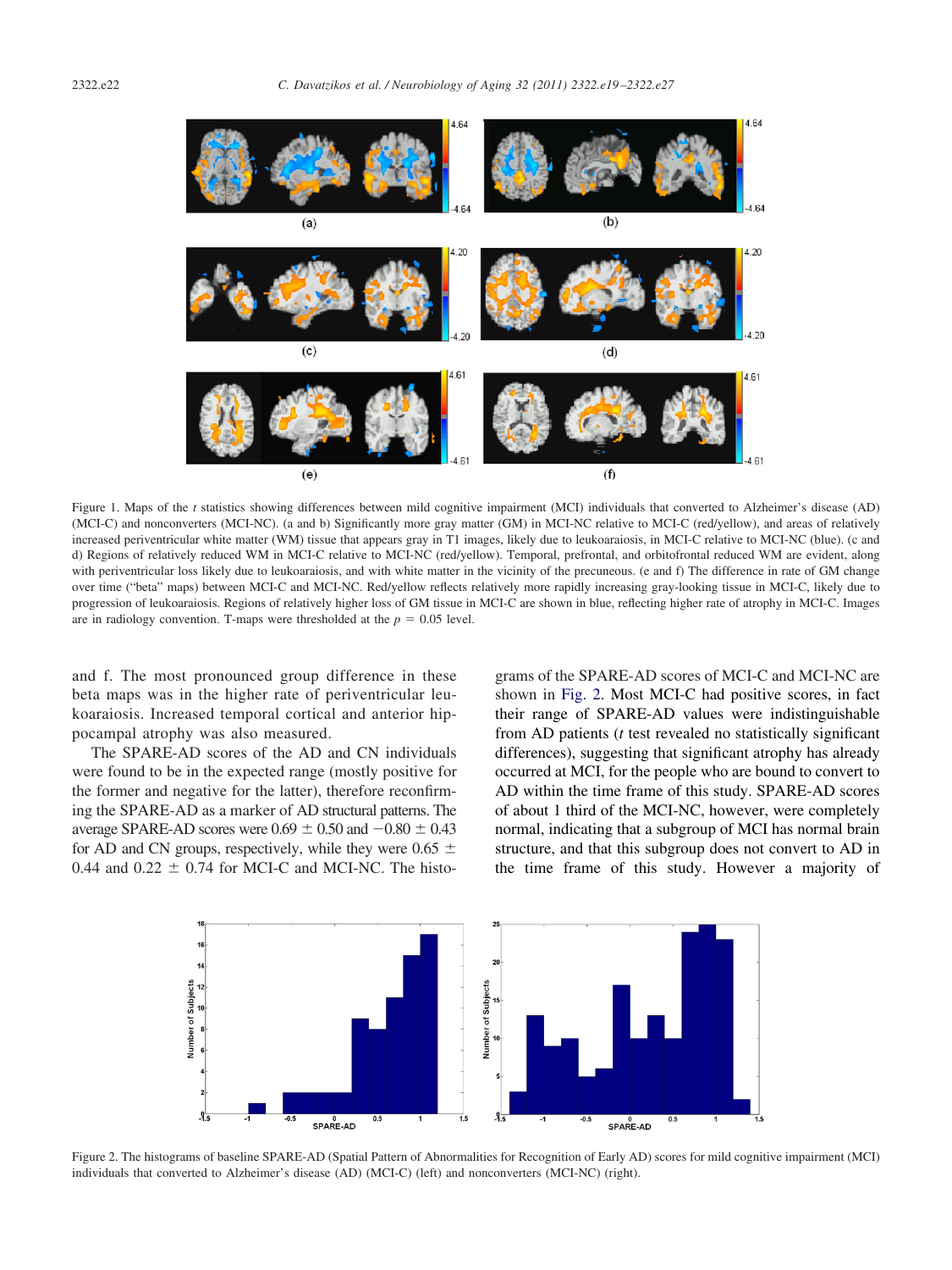

Figure 3. Trajectories of average SPARE-AD scores for mild cognitive impairment (MCI) individuals that converted to Alzheimer's disease (AD) (MCI-C) and subgroups of nonconverters (MCI-NC). Scan 3 is on the average 12 months after scan 1.

MCI-NC had sharply positive SPARE-AD scores, indicating significant atrophy similar to AD patients and to MCI-C. Voxel-based group comparison (images not shown) between the subgroup of MCI-NC with positive SPARE-AD scores and MCI-C showed a picture similar to Fig. 1a and b. Future follow-ups will determine whether these individuals convert or remain stable.

The MCI-NC patients seemed to comprise 3 groups: people with low scores (well into the negative range centered around  $-1$ ), people with scores around 0 (borderline cases), and people with high scores (well into the positive range centered around  $+1$ ). We examined the longitudinal trajectories of these 3 subgroups separately, by obtaining SPARE-AD scores of all follow-ups. We used the following 3 ranges to subdivide the MCI-NC: SPARE-AD scores 0.5 (part 1), SPARE-AD scores between  $-05$  and 0.5 (part 2), and SPARE-AD scores below  $-0.5$  (part 3). The average baseline and follow-up SPARE-AD scores are shown in Fig. 3, along with the trajectory of the average SPARE-AD score of the MCI-C group.

# *3.2. Integration of SPARE-AD and CSF in MCI*

We only had a complete set of SPARE-AD and CSF biomarker measurements for a subset of 120 MCI patients with follow-up. Fig. 4 jointly plots the CSF biomarkers data with SPARE-AD scores for MCI subjects. In order to evaluate the predictive value of combinations of imaging and CSF biomarkers, we used the Weka software [\(www.cs.](http://www.cs.waikato.ac.nz/ml/weka/) [waikato.ac.nz/ml/weka/\)](http://www.cs.waikato.ac.nz/ml/weka/), with input that features the SPARE-AD and various CSF biomarkers. A linear support vector machine (SVM) (Vapnik, 1998) was used in a 5-fold crossvalidation framework (20% of the data was left out, training was performed on the rest, and testing on the left-out patients; this procedure was repeated 5 times, with a different set of patients left out each time). The resulting classification accuracies and area under the curve (AUC) measures are shown in Table 2. For the SPARE-AD, we also repeated this experiment on all 239 patients (recall that we had CSF and SPARE-AD values for only a subset of 120 patients, whereas we had SPARE-AD values for all 239 patients).

In order to graphically show the joint value of SPARE-AD and CSF biomarkers, in Fig. 4 we plot the SPARE-AD against CSF tau and  $A\beta$ 42. In the same plots we include 2 SVM classifiers determined for different levels of sensitivity (by varying the cost of misclassification of MCI-C relative to MCI-NC, one can create many such SVM separating lines, each of which corresponds to a different point on the receiver operating characteristic (ROC) curve).

#### **4. Discussion**

We present a study here of 239 MCI patients from the ADNI cohort. Pattern analysis and classification were used to: (1) examine the spatial distribution of atrophy and small vessel disease; and (2) to derive a classification score, the SPARE-AD, whose predictive value at baseline was measured relative to future clinical progression. We first summarize and discuss the main findings of this study.



Figure 4. Scatterplots of SPARE-AD against cerebrospinal fluid (CSF) markers A42 and total tau (t-tau). The 2 oblique lines represent the support vector machine (SVM) classifiers achieving 2 different levels of sensitivity, i.e., correct classification of mild cognitive impairment (MCI) individuals that converted to Alzheimer's disease (AD) (MCI-C):  $\sim$  82% (dotted line) and  $\sim$  92% (solid line).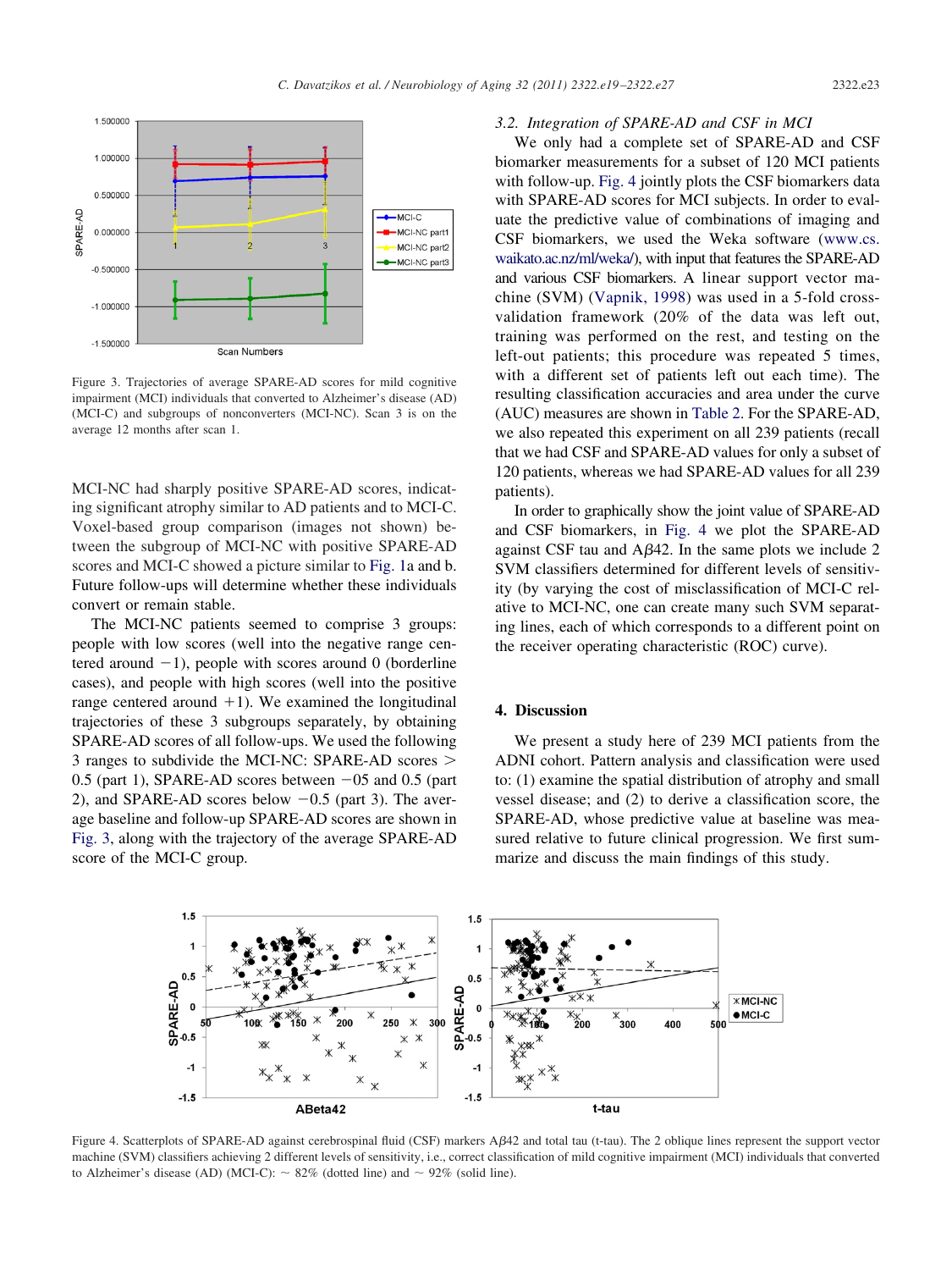| Table 2                               |  |
|---------------------------------------|--|
| Classification of MCI-C Versus MCI-NC |  |

|                                                     | Sensitivity $(\%)$ | Specificity $(\%)$ | Classification rate $(\% )$ | <b>AUC</b>   |
|-----------------------------------------------------|--------------------|--------------------|-----------------------------|--------------|
| <b>SPARE-AD</b>                                     | 94.7 (89.8)        | 37.8 (37.0)        | 55.8 (52.3)                 | 0.734(0.660) |
| SPARE-AD and t-tau                                  | 84.2               | 51.2               | 61.7                        | 0.677        |
| $SPARE-AD$ and $A\beta42$                           | 84.2               | 50.0               | 60.8                        | 0.671        |
| SPARE-AD and t-tau and $A\beta$ 42                  | 84.2               | 50.0               | 60.8                        | 0.671        |
| $SPARE-AD$ and t-tau/A $\beta$ 42                   | 84.2               | 50.0               | 60.8                        | 0.671        |
| SPARE-AD and p-tau                                  | 81.6               | 51.2               | 60.8                        | 0.664        |
| SPARE-AD and $p$ -tau <sub>181P</sub> /A $\beta$ 42 | 81.6               | 50.0               | 60.0                        | 0.658        |
| t-tau                                               | 47.4               | 61.0.              | 56.7                        | 0.595        |
| LR-TAA model                                        | 84.2               | 29.3               | 46.7                        | 0.579        |
| t-tau/A $\beta$ 42                                  | 86.8               | 35.4               | 51.7                        | 0.564        |
| $p$ -tau $_{181p}$                                  | 76.3               | 33.0               | 46.7                        | 0.551        |
| $p$ -tau <sub>181P</sub> /A $\beta$ 42              | 89.5               | 23.2               | 44.2                        | 0.548        |
| t-tau and $A\beta42$                                | 78.9               | 30.5               | 45.8                        | 0.547        |
| $A\beta 42$                                         | 89.5               | 24.4               | 45.0                        | 0.545        |

Sensitivity is the proportion of mild cognitive impairment individuals that converted to Alzheimer's disease (MCI-C) correctly classified, and specificity is the proportion of mild cognitive impairment individuals that did not convert to Alzheimer's disease (MCI-NC) correctly classified, based on their baseline scores. Parentheses show the predictive value of the SPARE-AD score alone, when evaluated on the entire sample of 239 MCI patients; the rest of the numbers are from a subset of 120, for which both CSF and SPARE-AD values were available.

Key: AUC, area under the curve; LR-TAA, ; p-tau, phosphorylated tau; SPARE-AD, Spatial Pattern of Abnormalities for Recognition of Early AD; t-tau, total tau.

## *4.1. Spatial patterns of atrophy*

The spatial pattern of structural differences between MCI-C and MCI-NC were quite extensive, and included temporal lobe GM and WM, posterior cingulate and precuneous, insula, and periventricular abnormal WM (presumably due to small vessel disease). Moreover, a somewhat surprising finding was that the most pronounced difference in rate of structural change was the faster progression of gray regions around the ventricles, which are hypothesized to reflect small vessel disease. Faster medial and inferior temporal lobe atrophy was also measured in MCI-C, but was far less pronounced. These findings emphasize the complexity and spatial extent of the patterns of brain atrophy that characterize brain structure in MCI and that, together with advanced pattern analysis and recognition methods, are likely to provide powerful imaging markers for diagnosis, as well as for prediction and quantification of disease progression. Moreover, these findings could potentially emphasize the importance of cerebrovascular disease, as well as its rate of change, in predicting future clinical progression. Although cerebrovascular disease has been shown to be a comorbid pathology in AD patients that contributes to dementia (Schneider et al., 2004), it has not received as much attention in the field of AD compared with hippocampal and temporal lobe atrophy. Unfortunately, the ADNI protocol does not include fluid attenuated inversion recovery (FLAIR) images, which usually provide better tissue contrast for measurement of vascular lesions. However, the T1-based measurements used in this study, in conjunction with the voxel-based analysis which localized the gray tissue increases around the ventricles, highlight the need for more in-depth investigations of the role of leukoaraiosis and cerebrovascular disease in AD.

## *4.2. Predictive value of SPARE-AD*

The SPARE-AD score, which is derived from highdimensional pattern classification algorithms, was found to have very good sensitivity, in that almost all MCI-C patients had positive or near-positive scores at baseline. Not unexpectedly, specificity was limited. This is largely due to the short follow-up of this study, which is a limitation of the current study that we anticipate to address in future analyses. Because MCI patients convert to AD at a rate of approximately 15% annually, it is anticipated that many MCI-NC will convert to AD in the near future. Although future studies with longer follow-up times will refine our estimates of specificity, our results indicated that positive SPARE-AD scores in MCI-NC were associated with faster Mini Mental State Examination (MMSE) decline. This was especially evident in the part 1 subgroup of MCI-NC, i.e., the subgroup with the highest baseline SPARE-AD scores, which showed an MMSE change around  $-0.9$  annually. In contrast, the other 2 parts of the MCI-NC group showed significantly slower cognitive decline. Although average MMSE decline rates for MCI-NC part 1 and MCI-NC part-2/3 were markedly different, there was no statistical significance, largely due to their broad range (see Table 3). Importantly, although part 2 and part 3 of the MCI-NC group showed relatively comparable rates of MMSE decline, the former showed notably more rapid increase of the SPARE-AD score. This implies that a midrange baseline SPARE-AD score predicts faster future atrophy, yet not very different cognitive decline compared with the low baseline SPARE-AD score group (part 3). However, it is also important to emphasize that the baseline MMSE scores of part 3 were considerably higher than those of part 2 (and of the remaining groups). One possible hypothesis would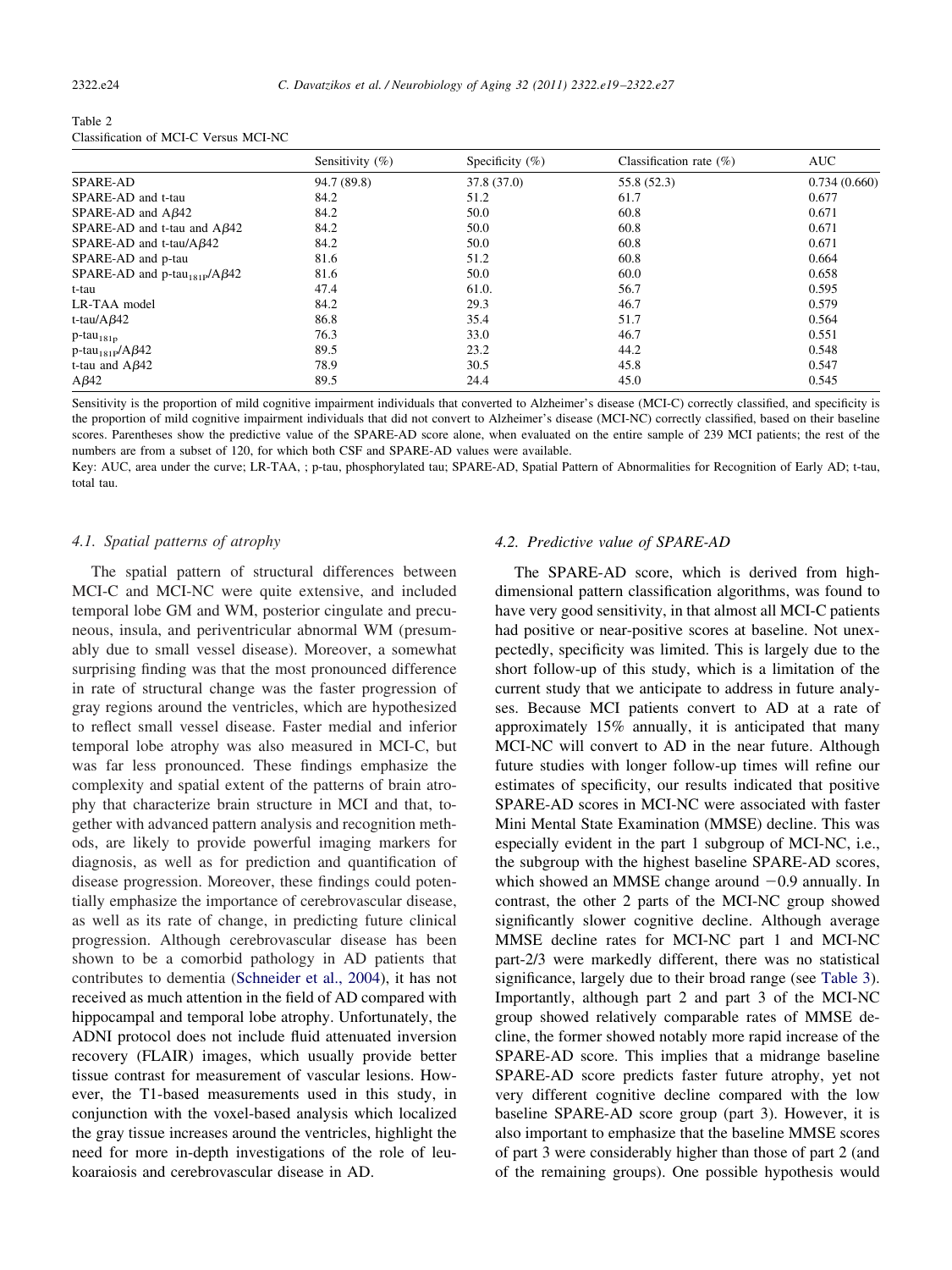Table 3

|                                            | Average<br>SPARE-AD | Average<br>age  | Average baseline<br>MMSE scores | Average rate of<br>change of<br>MMSE per year | Percentage having<br>1 and 2 APOE4<br>alleles, respectively |
|--------------------------------------------|---------------------|-----------------|---------------------------------|-----------------------------------------------|-------------------------------------------------------------|
| MCI-C                                      | 0.69                | $77.5 \pm 8.51$ | 26.5                            | $-2.0 \pm 2.32$                               | 44.16                                                       |
| MCI-NC part 1 (SPARE-AD $> 0.5$ )          | 0.92                | $75.6 \pm 6.30$ | 26.9                            | $-0.9 \pm 2.19$                               | 48.10                                                       |
| MCI-NC part $2 (-0.5 <$ SPARE-AD $< 0.5$ ) | 0.07                | $73.0 \pm 6.48$ | 26.7                            | $-0.3 \pm 1.60$                               | 46,14                                                       |
| MCI-NC part 3 (SPARE-AD $<-0.5$ )          | $-0.90$             | $68.5 \pm 8.84$ | 28.7                            | $-0.3 \pm 1.53$                               | 15,15                                                       |

Average Values of SPARE-AD, Age, Baseline MMSE, and Rate of Change of MMSE Along with APOE Status for MCI-C and 3 Subgroups of MCI-NC

Key: APOE, apolipoprotein E; MCI-C, mild cognitive impairment individuals that converted to Alzheimer's disease; MCI-NC, mild cognitive impairment individuals that did not convert to Alzheimer's disease; MMSE, Mini Mental State Examination; SPARE-AD, Spatial Pattern of Abnormalities for Recognition of Early AD.

then be that, if during earlier years before this study part 2 and part 3 had declined at similar rates to the rates measured herein, a period several years of this differential decline  $(-0.3 \text{ vs. } -0.25)$  would be necessary to build up to the significant MMSE differences at baseline (26.71 vs. 28.67). Recent results from a longitudinal study of normal aging showed faster but gradual increase of the SPARE-AD score in individuals that converted from cognitively normal to MCI (Davatzikos et al., 2009). These results suggest that gradual brain changes over long periods might eventually lead to clinical progression to MCI. Imaging biomarkers that capture these patterns of brain change are therefore likely to provide useful tools for very early diagnosis, but also for quantifying treatment effects early.

## *4.3. Integration of SPARE-AD and CSF biomarkers*

The CSF biomarkers showed comparable, yet slightly lower predictive value, compared with SPARE-AD. In particular,  $A\beta 42$  as well as the ratio of t-tau and p-tau over  $A\beta$ 42 showed very high sensitivity in predicting conversion to AD, but low specificity. The explanation is likely to be the same as the explanation for the performance of SPARE-AD: many of the MCI-NC are likely to become MCI-C in the near future while some also are likely to progress to dementia due to causes other than AD. The combination of CSF biomarkers and the SPARE-AD had some additive value, relative to each biomarker individually, although this relationship was not very strong. Longer follow up of these ADNI subject, including postmortem confirmation of their underlying neuropathology, is likely to clarify how these imaging and chemical biomarkers relate to underlying disease processes as well as the potential resilience of individuals to different burdens of neurodegenerative disease. Our results are in general agreement with previous studies using analogous models (Vemuri et al., 2009). In addition to using a different methodology, which was trained on clinical AD patients instead of autopsy-defined AD and used different feature selection methods, the current study also reports sensitivity, specificity, and classification accuracy for individuals, as opposed to the study in Vemuri et al., 2009, which used linear statistical models to investigate the general relationship between the Structural Abnormality Index

(STAND) and CSF scores, and conversion to AD. Although sensitivity and specificity are not reported in Vemuri et al., 2009, the sensitivity of the SPARE-AD score suggests that this index is clinically useful for identifying MCI-C. Future follow-up studies will further elucidate the longer term clinical outcome of the MCI-NC.

It is important to note that the SPARE-AD score tends to saturate at around  $+1$ . In other words, further increase in atrophy of individuals with a score  $+1$  will no longer change their scores significantly. Put differently, if an individual has a full-blown pattern of atrophy seen in AD patients, his/her score is around  $+1$ , regardless of even higher levels of atrophy that he/she might develop. This is by construction of the SPARE-AD and increases our ability to better examine the range of patterns between normal and AD, which is the range that is clinically most interesting. Accordingly, the MCI-NC individuals in the part 1 subgroup are likely to lose additional brain tissue in the future, however, at this point their brains already have the full pattern of atrophy seen in AD patients. Their rapid change of MMSE score, coupled with the already significantly reduced baseline MMSE scores, indicate that these individuals are likely to soon convert to AD.

#### *4.4. Role of white matter*

Although the majority of the findings related to GM and periventricular leukoaraiosis, there was quite pronounced atrophy of WM surrounding the hippocampus and other temporal lobe structures. This indicates that more careful evaluations of WM integrity in early AD might further improve our ability to identify MCI individuals likely to convert to AD. Diffusion tensor imaging, as well as high angular resolution diffusion imaging (HARDI), are promising imaging protocols for evaluation of WM structure.

The majority of MCI-NC had positive SPARE-AD scores. Comparison of these individuals with MCI-C and with AD patients showed virtually no structural differences. This has important implications. In particular, it indicates that most MCI individuals have fully developed brain atrophy, even though they do not convert to AD in the time frame of this study. These individuals are therefore less likely to enjoy long term benefits from potential treatments, as would